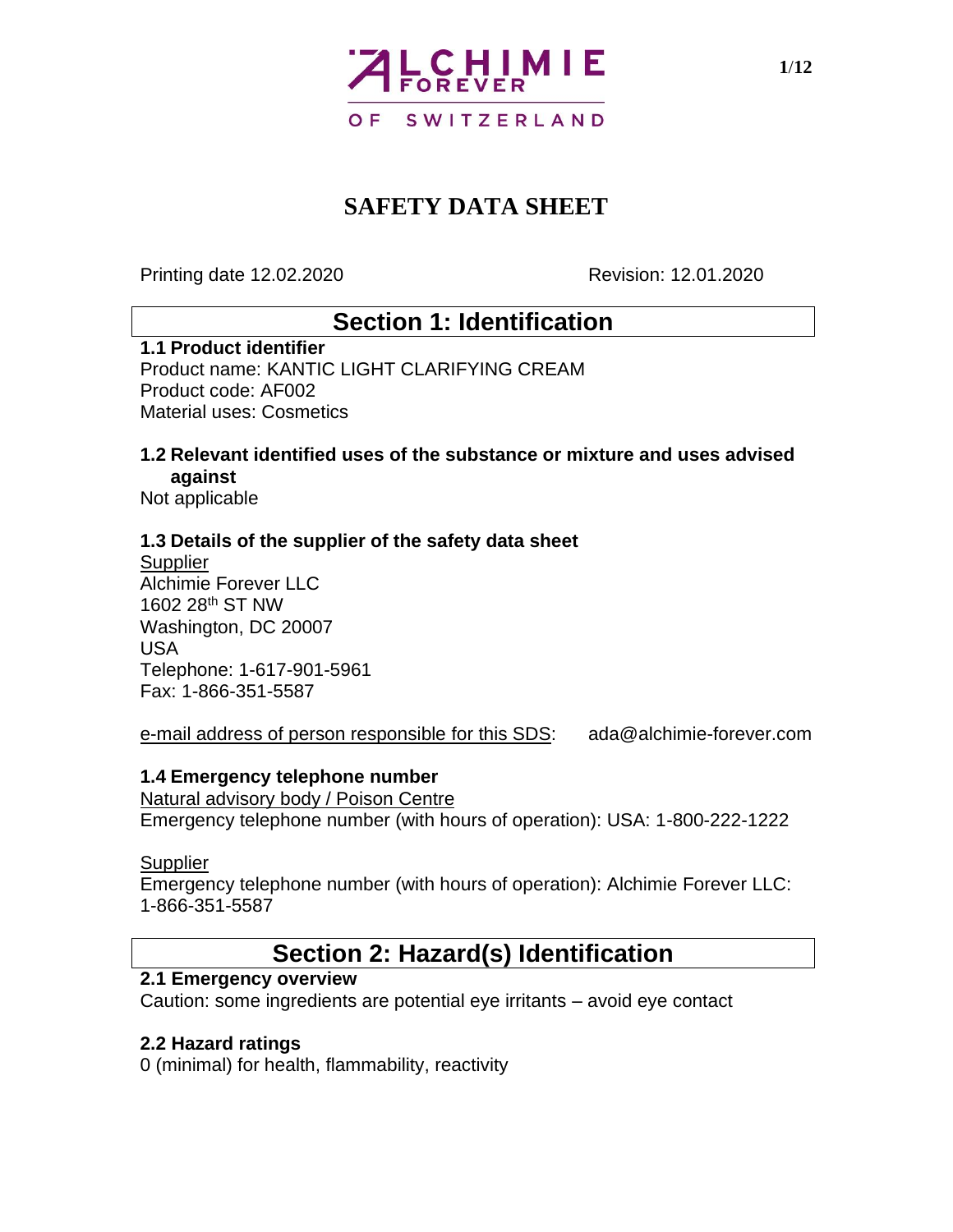# **LCHIMIE SWITZERLAND** O F

## **SAFETY DATA SHEET**

## **Section 3: Composition / Information on Ingredients**

| <b>INGREDIENT NAME</b>                                | <b>PERCENT</b> | CAS No.        | <b>FUNCTION</b>                    |  |
|-------------------------------------------------------|----------------|----------------|------------------------------------|--|
| Water/Aqua                                            | $75 - 85$      | 7732-18-5      | Solvents                           |  |
|                                                       |                |                |                                    |  |
| Cetearyl Ethylhexanoate                               | $5 - 10$       | 90411-68-0     | Emollients                         |  |
| Glycerin                                              | $1 - 5$        | $56 - 81 - 5$  | Humectants                         |  |
| Simmondsia Chinensis (Jojoba) Seed Oil                | $1 - 5$        | 61789-91-1     | <b>Skin-Conditioning Agents</b>    |  |
| <b>Tocopheryl Acetate</b>                             | $1 - 5$        | 7695-91-2      | <b>Antioxidant Agent</b>           |  |
| Rosmarinus Officinalis (Rosemary) Leaf Extract        | $\leq$ 1       | 84604-14-8     | <b>Skin Conditioning Agents</b>    |  |
| Vaccinium Myrtillus (Bilberry) Fruit Extract          | $\leq$ 1       | 84082-34-8     | <b>Skin-Conditioning Agents</b>    |  |
| Vitis Vinifera (Grape) Seed Extract                   | $\leq$ 1       | 85594-37-2     | <b>Skin-Conditioning Agents</b>    |  |
| Hydroxyethyl Acrylate/Sodium Acryloyldimethyl Taurate | $<$ 1          | 111286-86-3    | <b>Viscosity Increasing Agents</b> |  |
| Copolymer                                             |                |                |                                    |  |
| C14-22 Alcohol                                        | $<$ 1          | N/A            | <b>Emulsion Stabilizers</b>        |  |
| C12-20 Alkyl Glucoside                                | $<$ 1          | N/A            | <b>Emulsion Stabilizers</b>        |  |
| <b>Myristyl Lactate</b>                               | $\leq$ 1       | 1323-03-1      | Emollients                         |  |
| Sodium Hydroxide                                      | <1             | 1310-73-2      | <b>Buffering Agents</b>            |  |
| Glucose                                               | $<$ 1          | 50-99-7        | <b>Skin-Conditioning Agents</b>    |  |
| Rose Ketone-4                                         | $<$ 1          | 23696-85-7     | <b>Skin-Conditioning Agents</b>    |  |
| Trans-2-Hexenal                                       | $<$ 1          | 6728-26-3      | <b>Skin-Conditioning Agents</b>    |  |
| Chlorphenesin                                         | $<$ 1          | 886-74-8       | Preservatives                      |  |
| <b>Benzyl Alcohol</b>                                 | <1             | 100-51-6       | Preservatives                      |  |
| <b>Benzoic Acid</b>                                   | $<$ 1          | 65-85-0        | Preservatives                      |  |
| Sorbic Acid                                           | $<$ 1          | 110-44-1       | Preservatives                      |  |
| Fragrance / Parfum                                    | $<$ 1          |                | Fragrance                          |  |
| Geraniol                                              | $<$ 1          | $106 - 24 - 1$ | Fragrance                          |  |
| Linalool                                              | $\leq$ 1       | 78-70-6        | Fragrance                          |  |
| <b>Benzyl Salicylate</b>                              | $<$ 1          | 118-58-1       | Fragrance                          |  |
| Citronellol                                           | $<$ 1          | 106-22-9       | Fragrance                          |  |
| Limonene                                              | $<$ 1          | 138-86-3       | Fragrance                          |  |

These are no additional ingredients present which, within the current knowledge of the supplier and in the concentrations applicable, are classified as hazardous to health or the environmental, are PBTs or vPvBs or have been assigned a workplace exposure limit and hence require reporting in this section.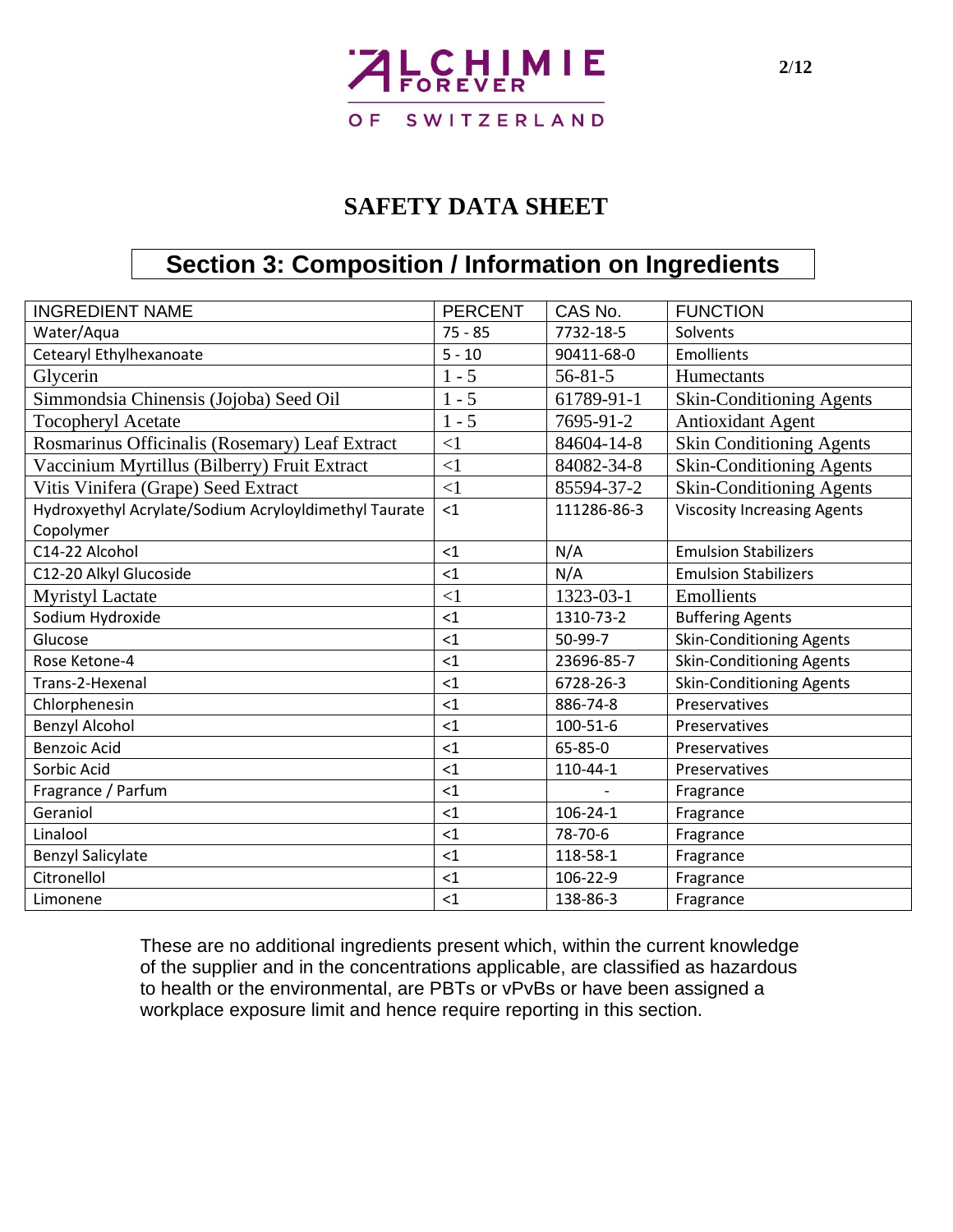

### **Section 4: First-Aid Measures**

#### **4.1 Description of first-aid measures**

#### Eye contact

Immediately flush eyes with plenty of water, occasionally lifting the upper and lower eyelids. Check for and remove any contact lenses. Continue to rinse for at least 10 minutes. Get medical attention.

#### Inhalation

Remove victim to fresh air and keep at rest in a position comfortable for breathing. If not breathing, if breathing is irregular or if respiratory arrest occurs, provide artificial respiration or oxygen by trained personnel. It may be dangerous to the person providing aid to give mouth-to-mouth resuscitation. Get medical attention if adverse health effects persist or are severe. If unconscious, place in recovery position and get medical attention immediately. Maintain an open airway. Loosen tight clothing such as a collar, tie, belt or waistband. In case of inhalation of decomposition products in a fire, symptoms may be delayed. The exposed person may need to be kept under medical surveillance for 48 hours.

#### Ingestion

Wash out mouth with water. Remove dentures if any. Remove victim to fresh air and keep at rest in a position comfortable for breathing. If material has been swallowed and the exposed person is conscious, give small quantities of water to drink. Stop if the exposed person feels sick as vomiting may be dangerous. Do not induce vomiting unless directed to do so by medical personnel. If vomiting occurs, the head should be kept low so that vomit does not enter the lungs. Get medical attention if adverse health effects persist or are severe. Never give anything by mouth to an unconscious person. If unconscious, place in recovery position and get medical attention immediately. Maintain an open airway. Loosen tight clothing such as a collar, tie, belt or waistband.

#### Protection of first-aiders

No action shall be taken involving any personal risk or without suitable training. It may be dangerous to the person providing aid to give mouth-to-mouth resuscitation.

### **4.2 Most important symptoms and effects, both acute and delayed**

No further relevant information available.

#### **4.3 Indication of any immediate medical attention and special treatment needed**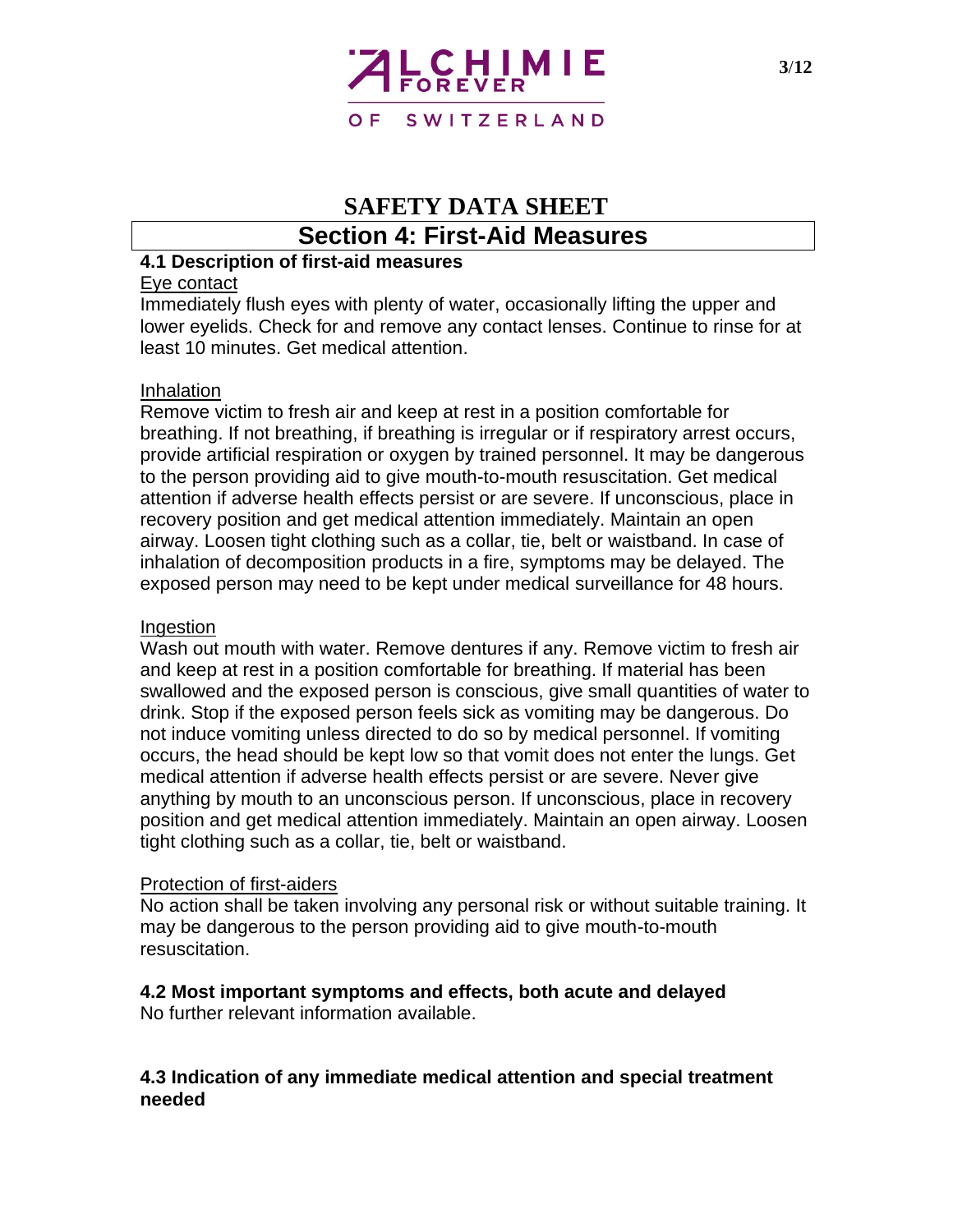

No further relevant information available.

## **Section 5: Fire-Fighting Measures**

**5.1 Extinguishing media** Suitable extinguishing media Use and extinguishing agent suitable for the surrounding fire

Unsuitable extinguishing media None know

### **5.2 Special hazards arising from the substance or mixture**

Hazards from the substance or mixture In a fire or if heated, a pressure increase will occur and the container may burst

Hazardous thermal decomposition products: Decomposition products may include the following materials: carbon dioxide carbon monoxide nitrogen oxides sulfur oxides metal oxide/oxides

### **5.3 Advice for firefighters**

Special protective actions for fire-fighters

Promptly isolate the scene by removing all persons from the vicinity of the incident of these is a fire. No action shall be taken involving any personal risk or without suitable training.

#### Special protective equipment for fire-fighters

Fire-fighters should wear appropriate protective equipment and self-contained breathing apparatus with a full face-piece operated in positive pressure mode.

## **Section 6: Accidental Release Measures**

#### **6.1 Personal precautions, protective equipment and emergency procedures** For non-emergency personnel

No action shall be taken involving any personal risk or without suitable training. Evacuate surrounding areas. Keep unnecessary and unprotected personnel from entering. Do not touch or walk through split material. Avoid breathing vapour or mist. Provide adequate ventilation. Wear appropriate respirator when ventilation is inadequate. Put on appropriate personal protective equipment.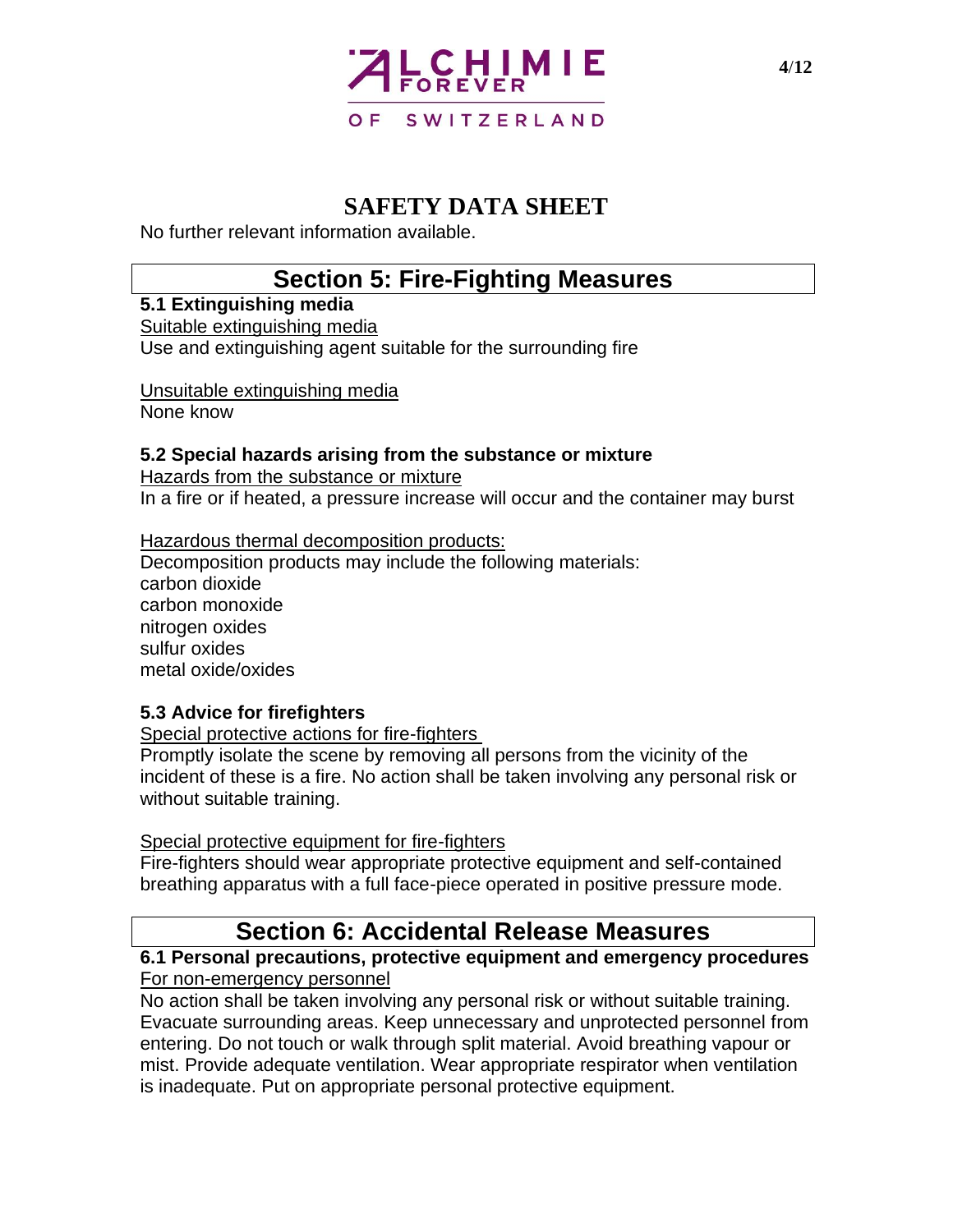

#### For emergency responders

If specialized clothing is required to deal with the spillage, take note of any information in Section 8 on suitable and unsuitable materials. See also the information in "For non-emergency personnel".

### **6.2 Environmental precautions**

Avoid dispersal of split material and runoff and contact with soil, waterways, drains and sewers. Inform the relevant authorities if the product has caused environmental pollution (sewers, waterways, soil or air).

### **6.3 Methods and materials for containment and cleaning up**

### Small spill

Stop leak if without risk. Move containers from spill area. Dilute with water and mop up if water-soluble. Alternatively, or if water-insoluble, absorb with an inert dry material and place in an appropriate waste disposal container. Dispose of via a licensed waste disposal contractor.

#### Large spill

Stop leak if without risk. Move containers from spill area. Approach the release from upwind. Prevent entry into sewers, water courses, basements or confined areas. Wash spillages into an effluent treatment plant or proceed as follows. Contain and collect spillage with non-combustible, absorbent material e.g. sand, earth, vermiculite or diatomaceous earth and place in container for disposal according to local regulations. Dispose of via a licensed waste disposal contractor. Contaminated absorbent material may pose the same hazard as the split product.

### **6.4 Reference to other sections**

See Section 1 for emergency contact information. See Section 8 for information on appropriate personal protective equipment. See Section 13 for additional waste treatment information.

# **Section 7: Handling and Storage**

### **7.1 Precautions for safe handling**

#### Protective measures

Put on appropriate personal protective equipment (see Section 8). Do not ingest. Avoid contact with eyes, skin and clothing. Avoid breathing vapour or mist. Keep in the original container or an approved alternative made from a compatible material, kept tightly closed when not in use. Empty containers retain product residue and can be hazardous. Do not reuse container.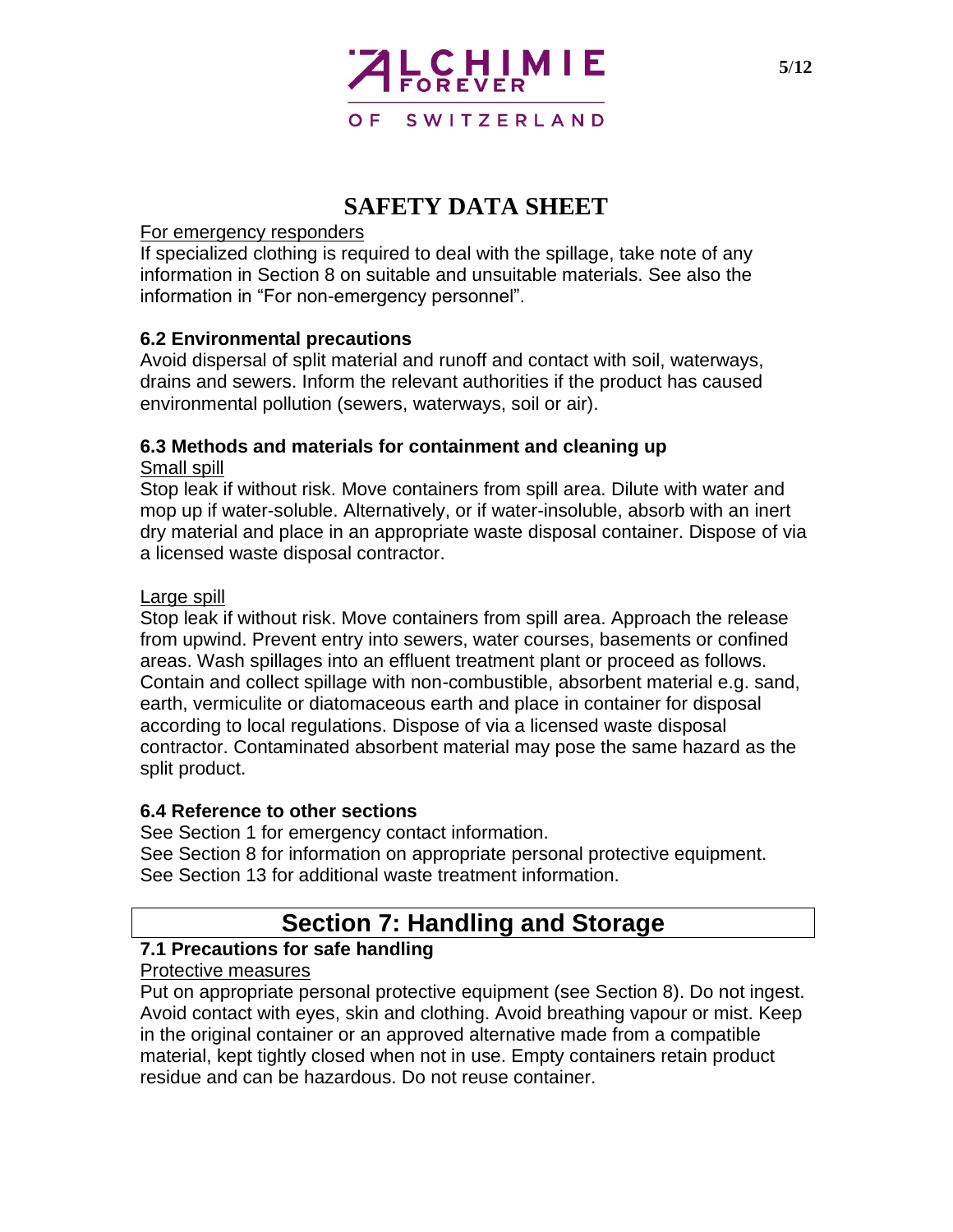

#### Advice on general occupational hygiene

Eating, drinking and smoking should be prohibited in areas where this material is handled, stored and processed. Workers should wash hands and face before eating, drinking and smoking. Remove contaminated clothing and protective equipment before entering eating areas. See also Section 8 for additional information on hygiene measures.

#### **7.2 Conditions for safe storage, including any incompatibilities**

Store in accordance with local regulations. Store in original container protected from direct sunlight in a dry, cool and well-ventilated area, away from incompatible materials (see Section 10) and food and drink. Keep container tightly closed and sealed until ready for use. Containers that have been opened must be carefully resealed and kept upright to prevent leakage. Do not store in unlabelled containers. Use appropriate containment to avoid environmental contamination.

Store away from light and heat (0-30°C)

#### **7.3 Specific and use(s)**

Recommendations Not available

Industrial sector specific solutions Not available

# **Section 8: Exposure Controls / Personal Protection**

#### **8.1 Control parameters**

Occupational exposure limits No exposure limit value known

#### Recommended monitoring procedures

If this product contains ingredients with exposure limits, personal, workplace atmosphere or biological monitoring may be required to determine the effectiveness of the ventilation or other control measures and/or the necessity to use respiratory protective equipment.

DNELs/DMELs No DNELs/DMELs available PNECs No PNECs available

#### **8.2 Exposure controls**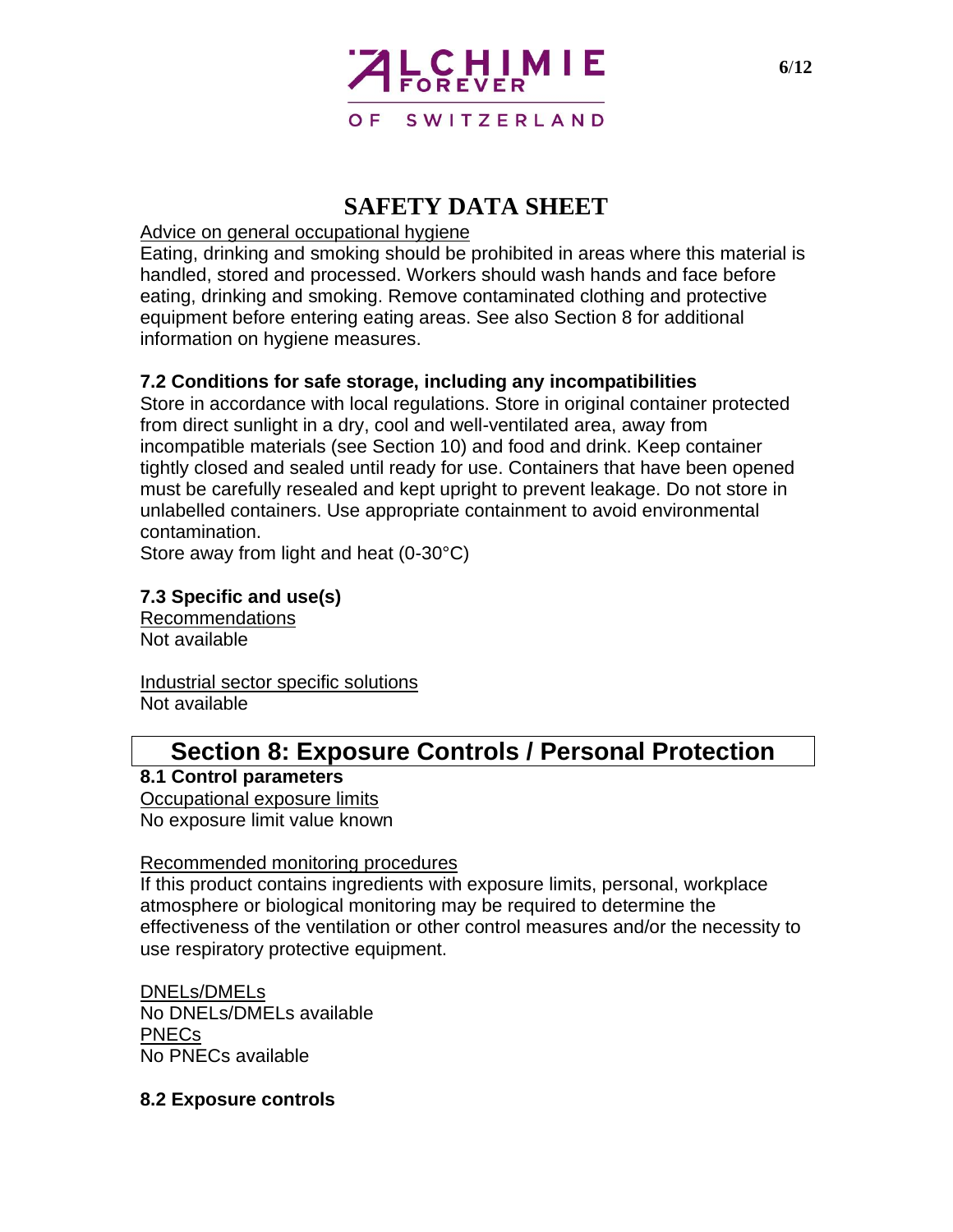

#### Appropriate engineering controls

No special ventilation requirements. Good general ventilation should be sufficient to control worker exposure to airborne contaminants. If this product contains ingredients with exposure limits, use process enclosures, local exhaust ventilation or other engineering controls to keep worker exposure below any recommended or statutory limits.

#### Hygiene measures

Wash hands, forearms and face thoroughly after handling chemical products,. Before eating, smoking and using the lavatory and at the end of the working period. Appropriate techniques should be used to remove potentially contaminated clothing. Wash contaminated clothing before reusing. Ensure that eyewash stations and safety showers are close to the workstation location.

### **8.3 Individual protection measures**

#### Eye/face protection

Safety eyewear complying with an approved standard should be used when a risk assessment indicates this is necessary to avoid exposure to liquid splashes, mists, gases or dusts. If contact is possible, the following protection should be worn, unless the assessment indicates a higher degree of protection: chemical splash goggles.

#### Hand protection

Chemical-resistant, impervious gloves complying with an approved standard should be worn at all times when handling chemical products if a risk assessment indicates this is necessary.

#### Body protection

Personal protective equipment for the body should be selected based on the task being performed and the risks involved and should be approved by a specialist before handling this product.

#### Respiratory protection

Use a properly fitted, air-purifying or air-fed respirator complying with an approved standard if a risk assessment indicates this is necessary. Respirator selection must be based on known or anticipated exposure levels, the hazards of the product and the safe working limits of the selected respirator. Environmental exposure controls

Emissions from ventilation or work process equipment should be checked to ensure they comply with the requirements of environmental protection legislation.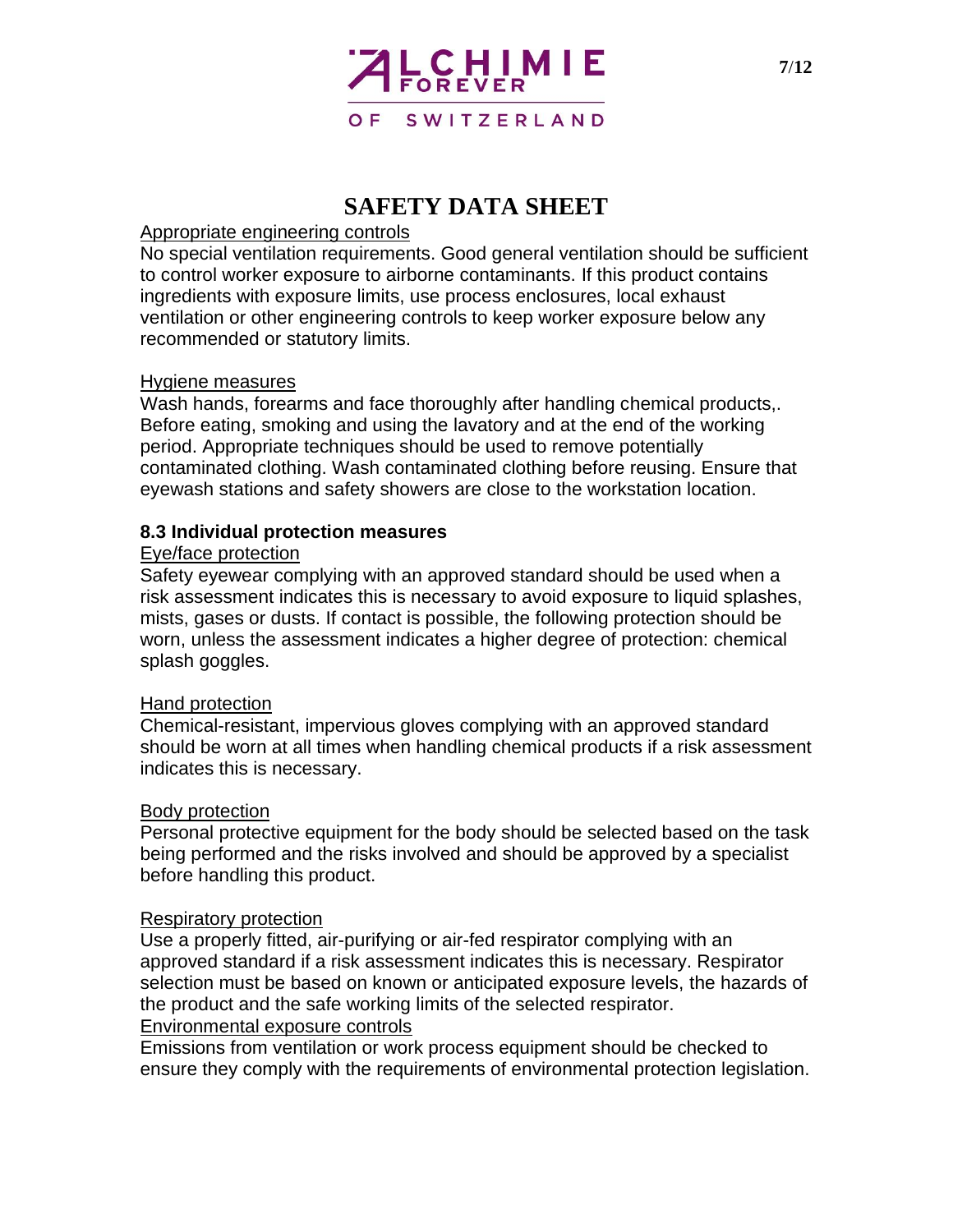

In some cases, fume scrubbers, filters or engineering modifications to the process equipment will be necessary to reduce emissions to acceptable levels.

## **Section 9: Physical and Chemical Properties**

**9.1 Information on basic and chemical properties** Physical state: Emulsion Colour: White pH: 4.5 to 6.5 Flash point: None available Flammability of the product: None available Solubility: Miscible in water Vapor density:  $0.950$  to  $0.980$  kg/m<sup>3</sup> Viscosity: 30,000 to 70,000 mPa\*s Temperature of viscosity measurement: 20°C

#### **9.2 Other information**

The information presented in this section does not serve as specifications.

## **Section 10: Stability and Reactivity**

#### **10.1 Reactivity**

No specific test data related to reactivity available for this product and its ingredients.

#### **10.2 Chemical stability**

The product is stable.

#### **10.3 Possibility of hazardous reactions**

Under normal conditions of storage and use, hazardous reactions will not occur.

#### **10.4 Conditions to avoid**

No specific data.

#### **10.5 Incompatible materials**

No specific data.

#### **10.6 Hazardous decomposition products**

Under normal conditions of storage and use, hazardous decomposition products should not be produced.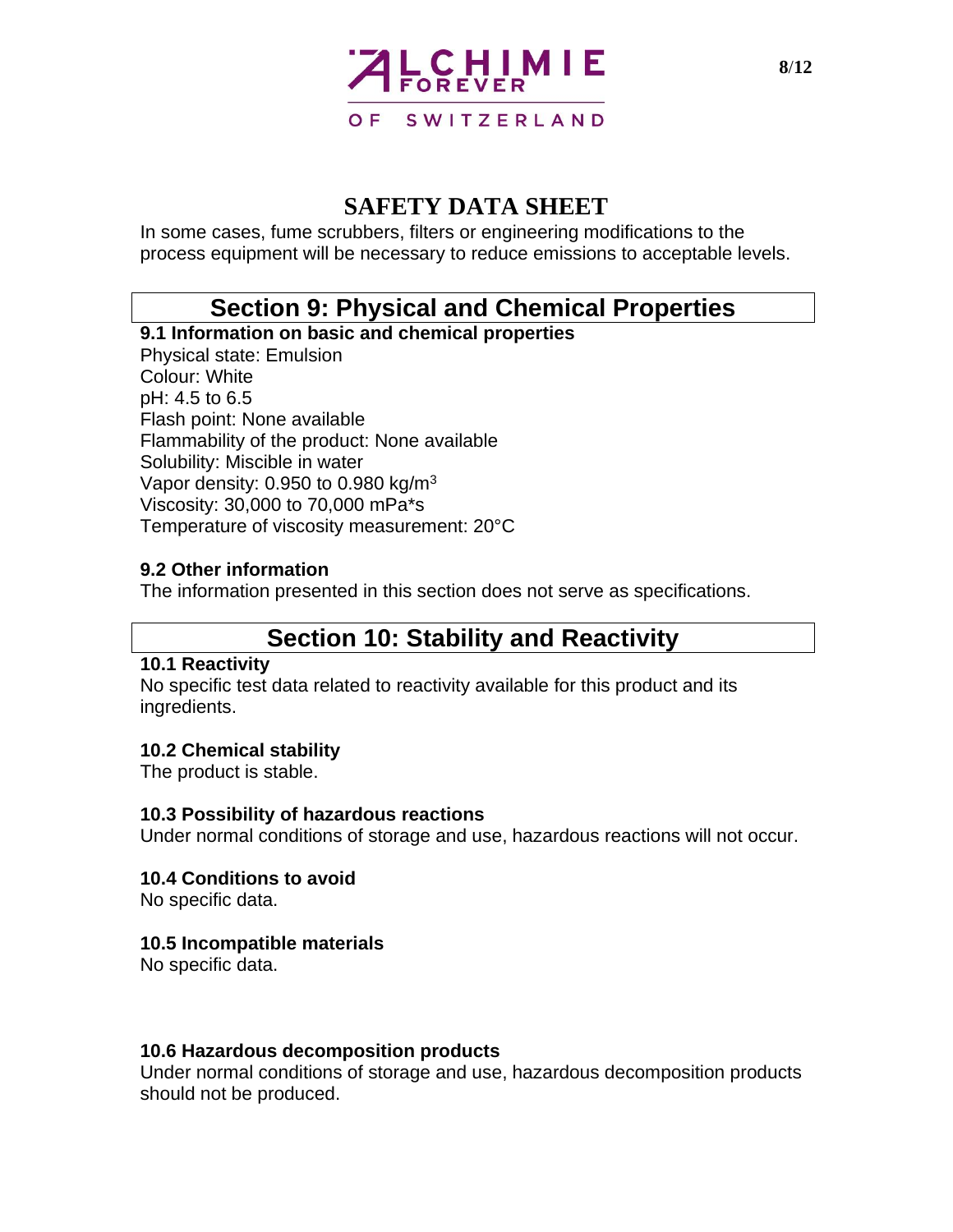

## **Section 11: Toxicological Information**

**11.1 Information on toxicological effects** Acute toxicity Not classified as dangerous

Irritation/Corrosion Skin: Irritating to mucous membranes Eyes: May cause eye irritation

**Mutagenicicity** Not available

**Carcinogenicity** Not available

Reproductive toxicity Not available

**Teratogenicity** Not available

Specific target organ toxicity (single exposure) Not available Specific target organ toxicity (repeated exposure) Not available

Aspiration hazard Not available

Delayed and immediate effects and also chronic effects from short and long term exposure No known significant effects or critical hazards

# **Section 12: Ecological information**

**12.1 Toxicity** No data available

### **12.2 Persistence and degradability**

No data available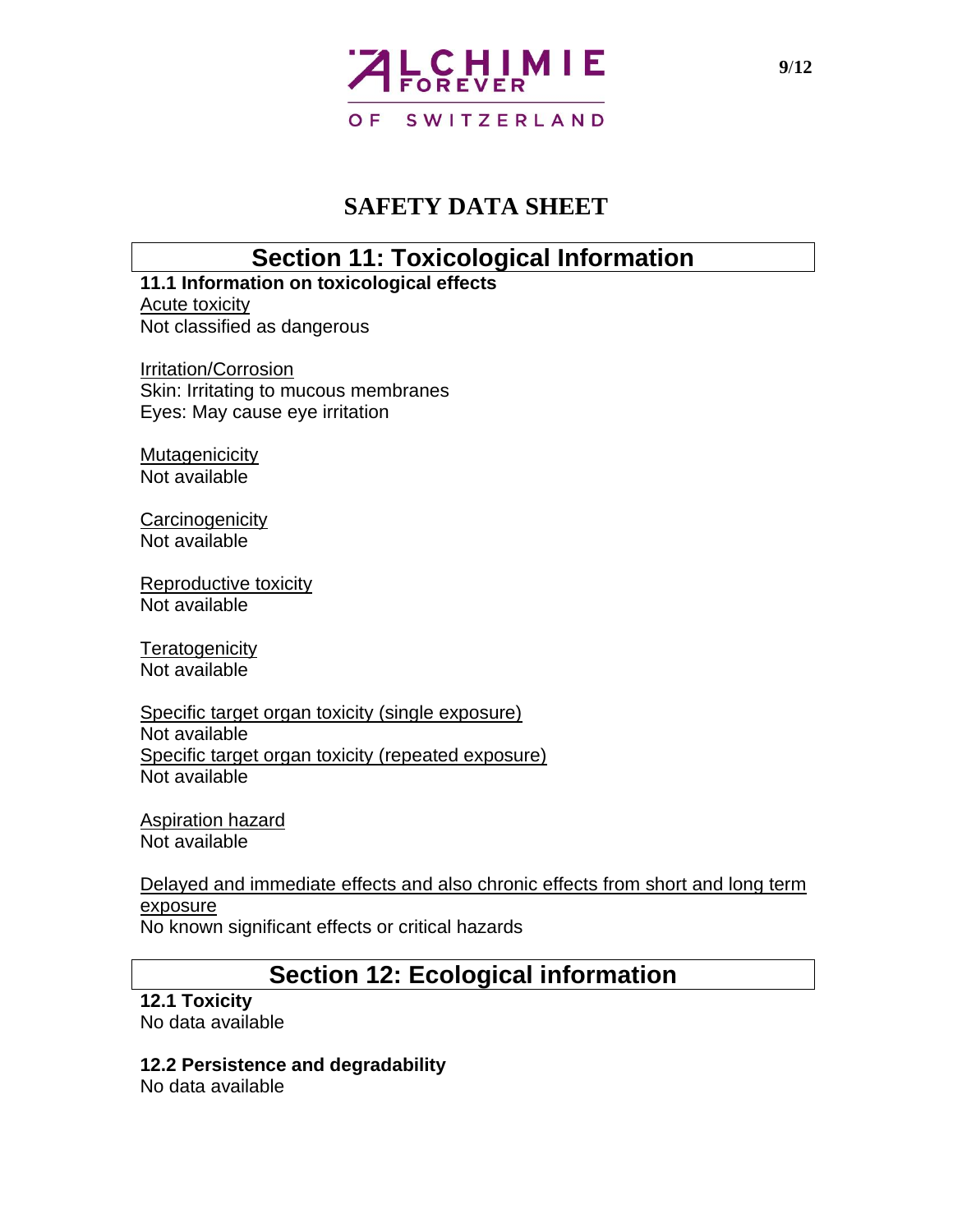

#### **12.3 Bioaccumulative potential**

No data available

#### **12.4 Mobility in soil**

Soil/water partition coefficient (Koc): No data available

#### **12.5 Results of PBT and vPvB assessment**

Not applicable

#### **12.6 Other adverse effects**

No known significant effects or critical hazards

## **Section 13: Disposal considerations**

#### **13.1 Waste treatment methods**

#### **Product**

Methods of disposal: The generation of waste should be avoided or minimized wherever possible. Disposal of this product, solutions and any by-products should at all times comply with the requirements of environmental protection and waste disposal legislation and any regional local authority requirements. Dispose of surplus and non-recyclable products via a licensed waste disposal contractor. Waste should not be disposed of untreated to the sewer unless fully compliant with the requirements of all authorities with jurisdiction.

Hazardous waste: Within the present knowledge of the supplier, this product is not regarded as hazardous waste.

#### Packaging

Methods of disposal: The generation of waste should be avoided or minimized wherever possible. Waste packaging should be recycled. Incineration of landfill should only be considered when recycling is not feasible.

Special precautions: This material and its container must be disposed of in a safe way. Care should be taken when handling emptied containers that have not been cleaned or rinsed out. Empty containers or liners may retail some product residues. Avoid dispersal of split material and runoff and contact with soil, waterways, drains and sewers.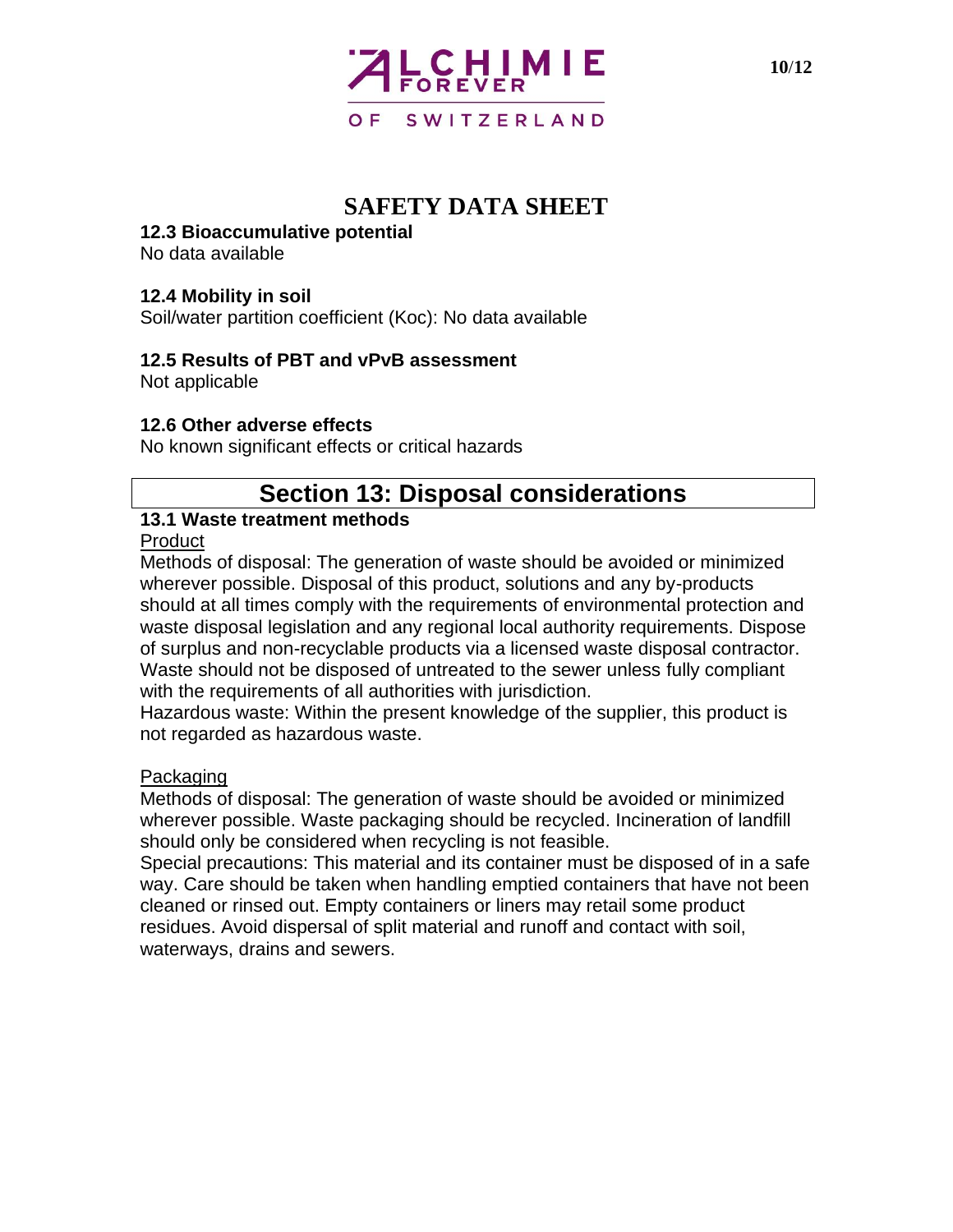# CHIMIE O F SWITZERLAND

# **SAFETY DATA SHEET Section 14: Transport information**

|                   | <b>ADR/RID</b>    | <b>ADN</b>        | <b>IMDG</b>       | <b>IATA</b>       |
|-------------------|-------------------|-------------------|-------------------|-------------------|
| 14.1 UN number    | Not regulated     | Not regulated     | Not regulated     | Not regulated     |
| 14.2 UN proper    |                   |                   |                   |                   |
| shipping name     |                   |                   |                   |                   |
| 14.3 Transport    | L,                |                   |                   |                   |
| hazard            |                   |                   |                   |                   |
| class(es)         |                   |                   |                   |                   |
| 14.4 Packing      |                   |                   |                   |                   |
| group             |                   |                   |                   |                   |
| 14.5              |                   |                   |                   |                   |
| Environmental     |                   |                   |                   |                   |
| hazards           |                   |                   |                   |                   |
| 14.6 Special      | <b>Transport</b>  | <b>Transport</b>  | <b>Transport</b>  | <b>Transport</b>  |
| precautions for   | within user's     | within user's     | within user's     | within user's     |
| user              | premises:         | premises:         | premises:         | premises:         |
|                   | always transport  | always transport  | always transport  | always transport  |
|                   | in closed         | in closed         | in closed         | in closed         |
|                   | containers that   | containers that   | containers that   | containers that   |
|                   | are upright and   | are upright and   | are upright and   | are upright and   |
|                   | secure. Ensure    | secure. Ensure    | secure. Ensure    | secure. Ensure    |
|                   | that persons      | that persons      | that persons      | that persons      |
|                   | transporting the  | transporting the  | transporting the  | transporting the  |
|                   | product know      | product know      | product know      | product know      |
|                   | what to do in the | what to do in the | what to do in the | what to do in the |
|                   | event of an       | event of an       | event of an       | event of an       |
|                   | accident or       | accident or       | accident or       | accident or       |
|                   | spillage.         | spillage.         | spillage.         | spillage.         |
| <b>Additional</b> |                   |                   |                   |                   |
| information       |                   |                   |                   |                   |

### **14.7. Transport in bulk according to Annex II of MARPOL 73/78 and the IBC Code**

Not available

# **Section 15: regulatory information**

**OSHA** 

No applicable requirements or listings EPA

No applicable requirements or listings

# **Section 16: Other information**

Alchimie Forever LLC has compiled the information and recommendations contained in this Safety Data Sheet from sources believed to be reliable,